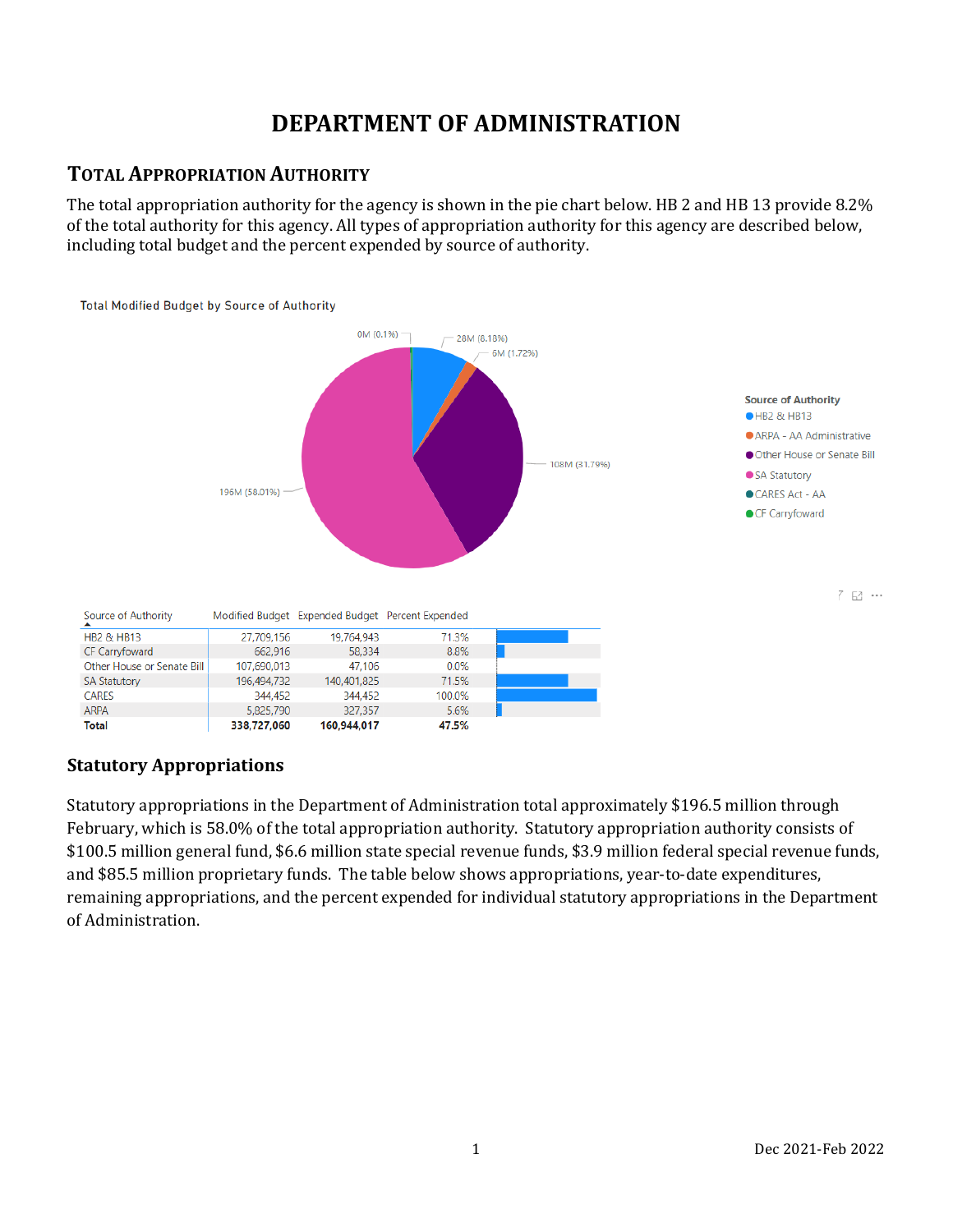|                                                  |    | Department of Administration<br><b>Director's Office</b> |    |                    |    |               |          |  |
|--------------------------------------------------|----|----------------------------------------------------------|----|--------------------|----|---------------|----------|--|
| <b>Statutory Appropriations and Expenditures</b> |    |                                                          |    |                    |    |               |          |  |
| FY 2022 as of March 2022                         |    |                                                          |    |                    |    |               |          |  |
|                                                  |    | Remaining                                                |    |                    |    |               | Percent  |  |
|                                                  |    | Appropriations Expenditures                              |    |                    |    | Approriations | Expended |  |
| <b>General Fund</b>                              |    |                                                          |    |                    |    |               |          |  |
| Debt Service                                     | \$ | 14,510,585                                               | \$ | 14,434,380         | \$ | 76,205        | 99.5%    |  |
| Local Government PERD Contribution               |    | 563,341                                                  |    | 326,991            |    | 236,350       | 58.0%    |  |
| <b>School District PERS Contribution</b>         |    | 663,082                                                  |    | 368,155            |    | 294,927       | 55.5%    |  |
| <b>TRS GABA Contribution</b>                     |    | 1,000,000                                                |    | 427,322            |    | 572,678       | 42.7%    |  |
| TRS Supplemental Contribution                    |    | 46,300,000                                               |    | 34,012,487         |    | 12,287,513    | 73.5%    |  |
| <b>State Fund Division</b>                       |    | 200,000                                                  |    | 125,175            |    | 74,825        | 62.6%    |  |
| Public Employees Retirement Transfer             |    | 34,633,570                                               |    | 23,089,050         |    | 11,544,520    | 66.7%    |  |
| <b>Bank Charges</b>                              |    | 2,636,070                                                |    | 1,383,278          |    | 1,252,792     | 52.5%    |  |
| Hay Hotline                                      |    | 38,724                                                   |    |                    |    | 38,724        | 0.0%     |  |
| <b>Total General Fund</b>                        |    | 100,545,372                                              |    | 74,166,838         |    | 26,378,534    | 73.8%    |  |
| <b>State Special Revenue</b>                     |    |                                                          |    |                    |    |               |          |  |
| Mineral Impact Fees                              |    | 6,486,000                                                |    | 3,824,075          |    | 2,661,925     | 59.0%    |  |
| Debt Service                                     |    | 95,500                                                   |    | 54,878             |    | 40.622        | 57.5%    |  |
| Lottery Fantasy Sports                           |    | 5,000                                                    |    | 850                |    | 4,150         | 17.0%    |  |
| <b>Total State Special Revenue</b>               |    | 6,586,500                                                |    | 3,879,803          |    | 2,706,697     | 58.9%    |  |
| <b>Federal Special Revenue</b>                   |    |                                                          |    |                    |    |               |          |  |
| <b>Taylor Grazing Fees</b>                       |    | 125,000                                                  |    |                    |    | 125,000       | 0.0%     |  |
| <b>Forest Reserve Funds</b>                      |    | 3,760,270                                                |    |                    |    | 3,760,270     | 0.0%     |  |
| <b>Total Federal Special Revenue</b>             |    | 3,885,270                                                |    |                    |    | 3,885,270     | 0.0%     |  |
| <b>Enterprise Funds</b>                          |    |                                                          |    |                    |    |               |          |  |
| <b>Lottery Prizes</b>                            |    | 70,330,795                                               |    | 53,444,512         |    | 16,886,283    | 76.0%    |  |
| <b>Lottery Commissions</b>                       |    | 6,482,607                                                |    | 4,673,797          |    | 1,808,810     | 72.1%    |  |
| Lottery Vendor Fees                              |    | 8,664,188                                                |    | 4,236,875          |    | 4,427,313     | 48.9%    |  |
| <b>Total Enterprise Funds</b>                    |    | 85,477,590                                               |    | 62,355,184         |    | 23,122,406    | 72.9%    |  |
| <b>Total Statutory Appropriations</b>            |    | <u>196.494.732</u>                                       | S  | <u>140.401.825</u> |    | 56.092.907    | 71.5%    |  |

Overall, the statutory appropriations are 71.5% expended, which is higher than the historical five-year average of 60.5%. Statutory appropriations for the 911 state special revenue funds and forest reserve federal special revenue fund are contributing to the difference in the percentage expended in FY 2022 when compared to the five-year average.

The 911 state special revenue funds were transferred to the Department of Justice by the 2021 Legislature. Between FY 2017 and FY 2021 average appropriations were \$16.1 million and were 33.0% expended. This low percentage expended reduced the five-year average.

The forest reserve funds have historically been appropriated at \$18.0 million. The appropriations for FY 2022 were reduced to \$3.8 million because a large portion of the funding, the Secure Rural Schools Program funding,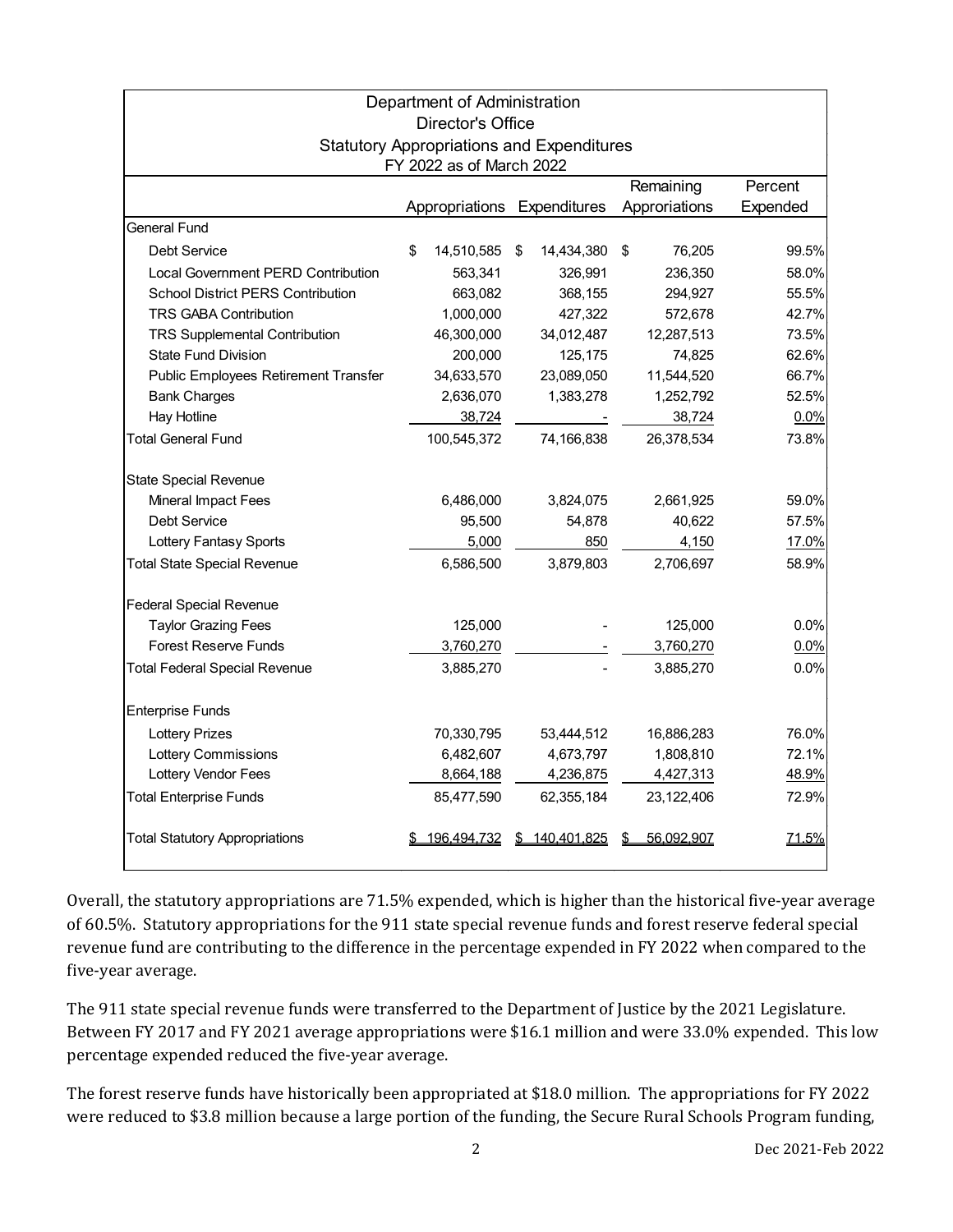sunset. This funding historically is not expended until later in the fiscal year; however, the reduction in the appropriation is increasing the overall percentage expended in FY 2022. The Secure Rural Schools Program funding was reauthorized in the Infrastructure Investment and Jobs Act in November 2021. It is anticipated that additional funding will be amended into this statutory appropriation.

Excluding the appropriations and expenditures for these state and federal special revenues, the Department of Administration expended 72.9% of its statutory appropriations, which is in line with the adjusted five-year average of 74.0%.

### **Other Bills**

The Department of Administration has approximately \$107.7 million of appropriation authority in other bills. This authority is primarily comprised of funding for long-range information technology projects. Significant appropriations in other bills include:

- Department of Health and Human Services' Medicaid management information system at approximately \$28.6 million and Montana family safety information system at approximately \$5.4 million
- Fish, Wildlife, and Parks' automated licensing system replacement at approximately \$7.7 million
- Department of Labor and Industry's unemployment insurance tax contribution system version upgrade at \$5.0 million and unemployment insurance benefits system replacement at \$45.0 million

These projects are typically approved in HB 10 and authority is established in the State Information Technology Services Division. As state agencies work on these projects, appropriation authority is transferred to that agency. Additional information on the Long-Range Information Technology Program can be found here: [https://leg.mt.gov/lfd/interim-budget-committee-section-f/.](https://leg.mt.gov/lfd/interim-budget-committee-section-f/)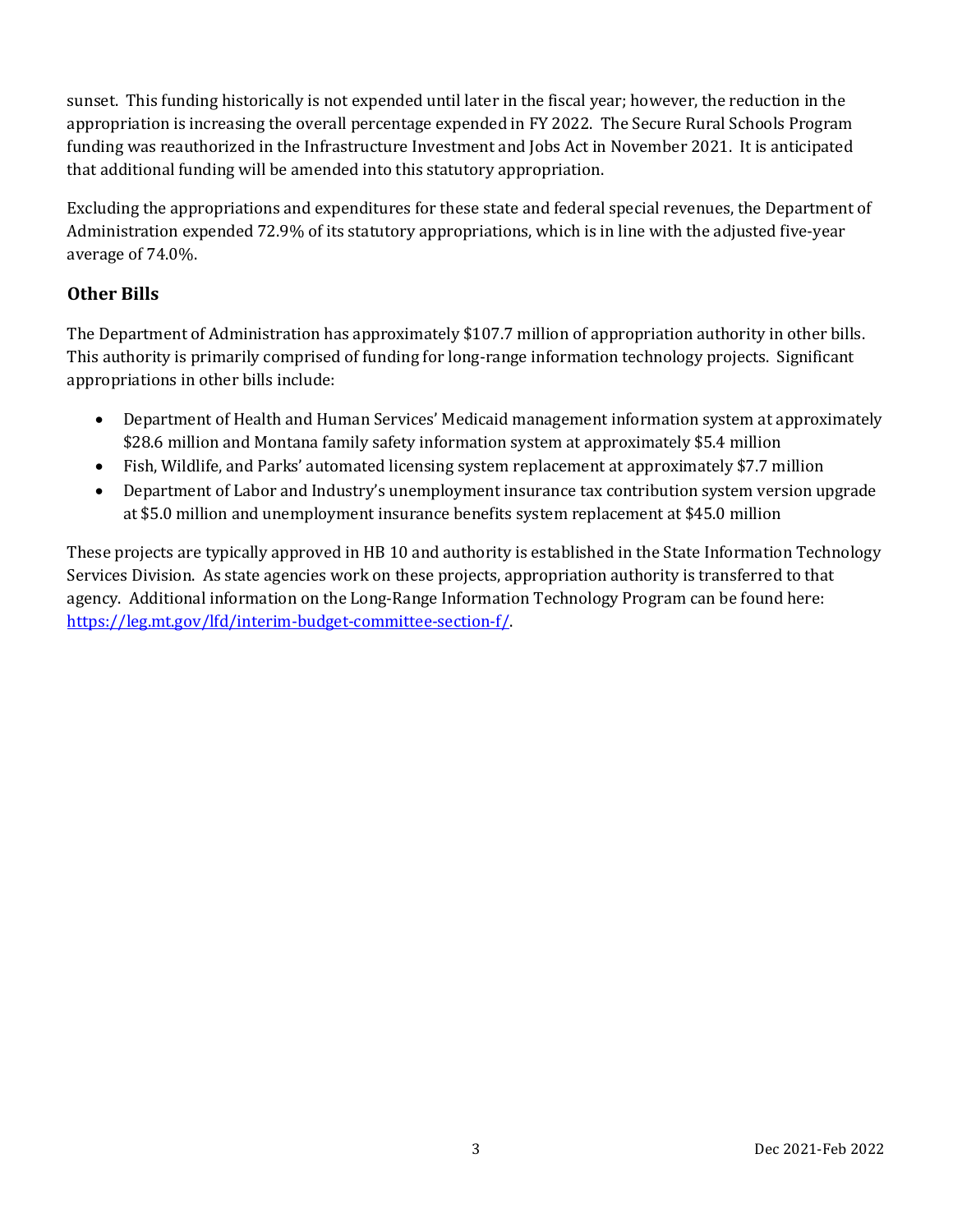#### *COVID-19 Authority*

The following chart is provided to allow the legislature to examine the funding that is available to the agency for COVID-19 impacts.



COVID Established Budget, COVID Continuing Budget. and COVID Expenditures by Fiscal Year

The Department of Administration received funding from the CARES Act, which totaled \$83.5 million, in FY 2020. Of this funding, \$80.0 million was for reimbursing local governments for COVID-19 related expenses. Local governments submitted requests to the Department of Administration for reimbursement for items like medical expenses, public health expenses, or employees' regular and overtime hours that were substantially related to mitigating or responding to COVID-19. In FY 2020, the appropriations for reimbursing local governments were 27.9% expended and remaining budget authority was carried forward to FY 2021.

In FY 2021, the department had authority of approximately \$254.6 million from the CARES Act and \$43.2 million from ARPA. This authority was 99.9% expended at the end of the fiscal year. Significant expenditures included:

- Approximately \$171.0 million in CARES Act funding for reimbursing local governments for COVID-19 related expenses (additional details included above)
- Approximately \$81.8 million in CARES Act funding for the School Funding for COVID Related Impacts Program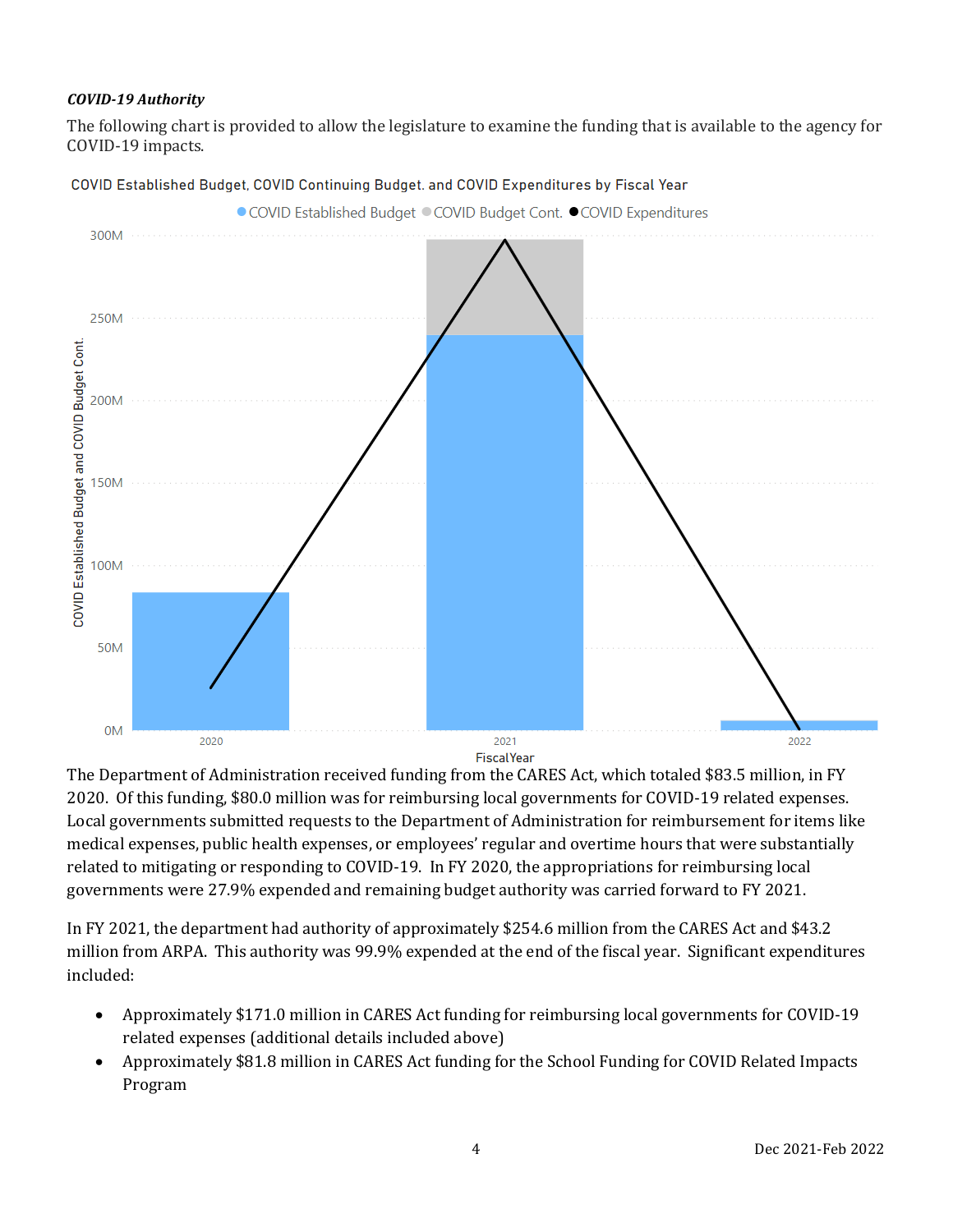• Approximately \$43.1 million in ARPA local government recovery funds, distributed to ARPA-designated non-entitlement units of local governments based upon federal formulas

The FY 2022 authority totals approximately \$344,000 from the CARES Act and \$5.8 million from ARPA through February. This funding is 10.9% expended.

This funding is primarily for administering the broadband program, and current guidance indicates that it must be obligated by December 31, 2024 and expended by December 31, 2026. The administration of the broadband program was transferred from the Department of Commerce to the Department of Administration because of the efficiencies gained by using the Department of Administration's experienced and existing staff. The broadband program, through February, has appropriations of approximately \$5.3 million. This includes personal services appropriations of approximately \$1.0 million and 4.00 modified FTE. The modified FTE for FY 2022 and FY 2023 are for a broadband manager, ARPA attorney, accountant/budget analyst, and administrative assistant. The Department of Commerce retained a small portion of the funding for expenditures related to staffing the Communications Advisory Commission as required in HB 632.

### **Carryforward Authority**

The Department of Administration has carryforward authority of approximately \$663,000, which is less than 1.0% of the total appropriation authority. The carryforward authority is comprised of general fund, state special revenue, and enterprise funds. This includes:

- Approximately \$256,000, or 38.6%, is general fund authority in the Director's Office, State Financial Services Division, State Information Technology Services Division, Human Resources Division, and the Montana Tax Appeal Board. The general fund carryforward authority is primarily allocated to operating expenses and is 15.9% expended through February
- Approximately \$214,000, or 32.2%, is state special revenue authority in the State Financial Services Division, Architecture and Engineering Division and the Division of Banking and Financial Institutions. The state special revenue carryforward authority is primarily allocated to operating expenses and 8.3% expended
- Approximately \$193,000, or 29.2%, is enterprise fund authority in the Montana State Lottery. This authority is allocated to personal services and is 0.0% expended at this point in the fiscal year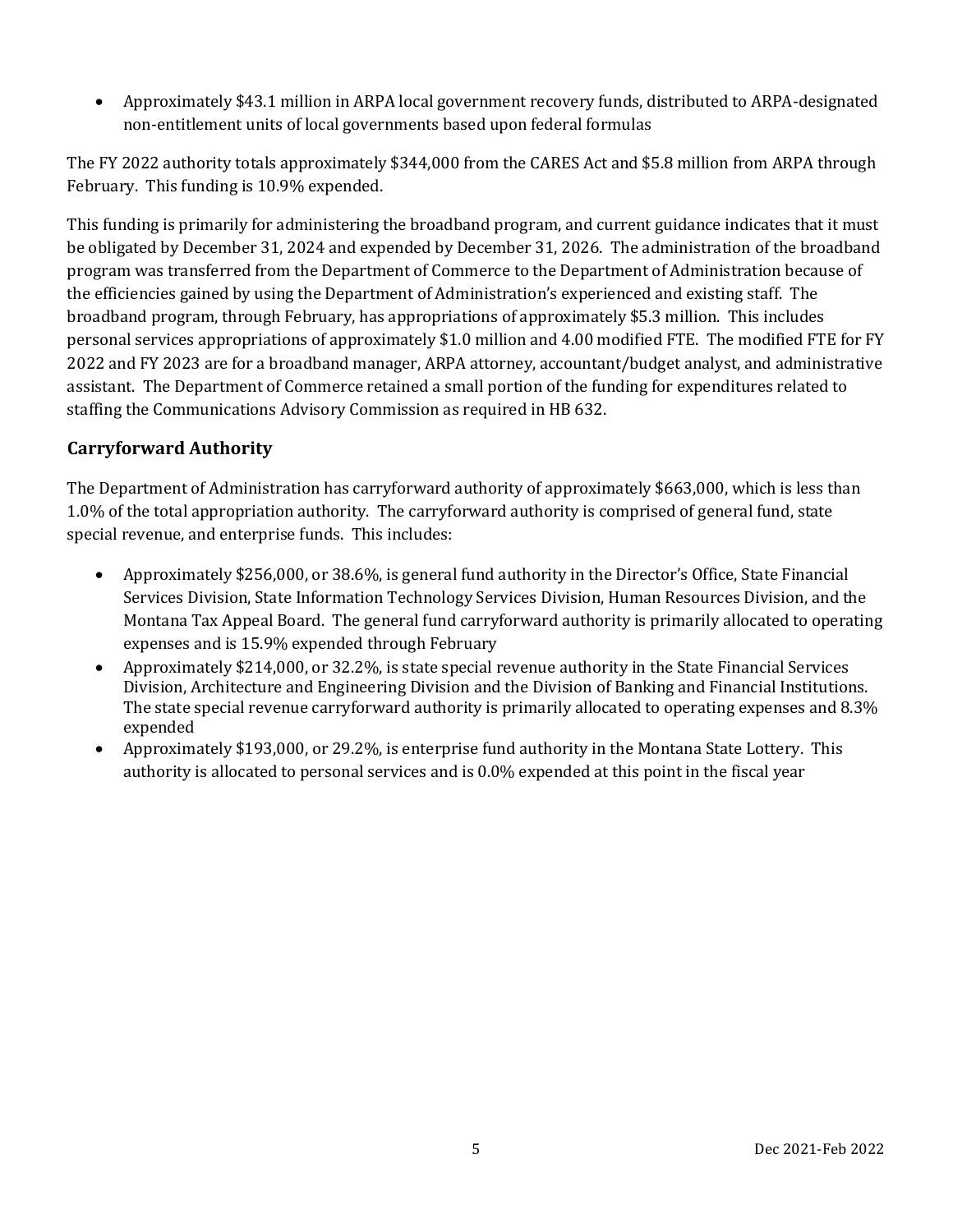## **TOTAL EXPENDITURE AUTHORITY**

The total expenditure authority for the agency is shown in the following pie chart. Total expenditure authority includes non-budgeted proprietary funding and non-budgeted expenditures such as transfers or indirect costs which are not included in the previous pie chart as the expenditures are not appropriated.



Modified Budget and Expended Budget by Source of Authority

#### **Non-budgeted Proprietary Fund Authority**

**CARES** 

ARPA

**Total** 

A significant portion, or 50.5%, of the funding for the Department of Administration is from non-budgeted proprietary funds and totals \$345.6 million through February. These funds support the operations of several programs in the Department of Administration. Overall, the department has expended 65.1% of the nonbudgeted proprietary funds. The table below shows the budget, expenditures, remaining budget, and percent expended for each of the non-budgeted proprietary funds through February.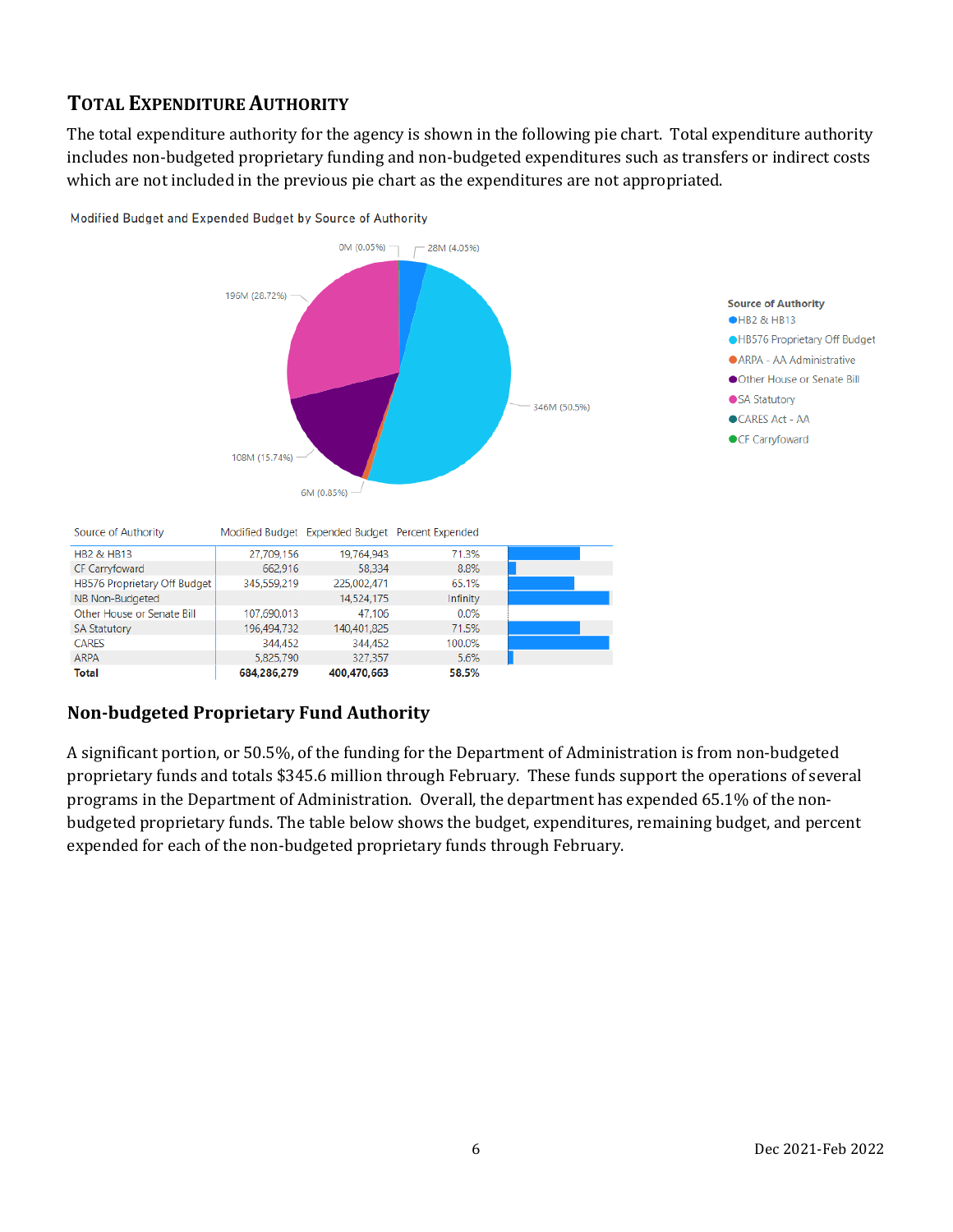| Department of Administration<br>Non-Budgeted Proprietary Funds       | FY 2022 as of March 2022   |                            |                            |                     |
|----------------------------------------------------------------------|----------------------------|----------------------------|----------------------------|---------------------|
|                                                                      | <b>Budget</b>              | Expenditures               | Remaining<br><b>Budget</b> | Percent<br>Expended |
| Director's Office                                                    |                            |                            |                            |                     |
| <b>Management Services</b><br><b>Continuity Emergency Management</b> | \$<br>2,067,595<br>349,159 | \$<br>1,325,834<br>141,124 | \$<br>741,761<br>208,035   | 64.1%<br>40.4%      |
| Program Total                                                        | 2,416,754                  | 1,466,959                  | 949,795                    | 60.7%               |
| <b>State Financial Services Division</b>                             |                            |                            |                            |                     |
| Local Government Services Audit & Reporting                          | 821,970                    | 399,664                    | 422,306                    | 48.6%               |
| <b>SABHRS</b>                                                        | 4,536,201                  | 2,490,842                  | 2,045,359                  | 54.9%               |
| SITSD Proprietary                                                    | 735,924                    |                            | 735,924                    | 0.0%                |
| <b>Warrant Writing</b>                                               | 762,353                    | 426,015                    | 336,338                    | 55.9%               |
| Program Total                                                        | 6,856,448                  | 3,316,521                  | 3,539,927                  | 48.4%               |
| <b>General Services Division</b>                                     |                            |                            |                            |                     |
| <b>Surplus Property</b>                                              | 801,003                    | 456,230                    | 344,773                    | 57.0%               |
| <b>Rent And Maintenance</b>                                          | 11,521,739                 | 6,751,752                  | 4,769,987                  | 58.6%               |
| <b>Print and Mail Services</b>                                       | 11,022,884                 | 6,787,025                  | 4,235,859                  | 61.6%               |
| Program Total                                                        | 23,345,626                 | 13,995,007                 | 9,350,619                  | 59.9%               |
| State Information Technology Services Division                       |                            |                            |                            |                     |
| <b>Electronic Government Services</b>                                | 3,103,034                  | 1,041,122                  | 2,061,912                  | 33.6%               |
| SITSD Proprietary                                                    | 53,777,123                 | 39,929,829                 | 13,847,294                 | 74.3%               |
| Program Total                                                        | 56,880,157                 | 40,970,951                 | 15,909,206                 | 72.0%               |
| <b>Health Care and Benefits Division</b>                             |                            |                            |                            |                     |
| Flexible Spending Funds                                              | 7,879,093                  | 4,346,590                  | 3,532,503                  | 55.2%               |
| <b>Group Benefits Claims</b>                                         | 210,955,848                | 141,475,807                | 69,480,041                 | 67.1%               |
| Workers' Compensation Management Program                             | 348,255                    | 116,842                    | 231,413                    | 33.6%               |
| Program Total                                                        | 219, 183, 196              | 145,939,238                | 73,243,958                 | 66.6%               |
| State Human Resources Division                                       |                            |                            |                            |                     |
| Intergovernmental Training                                           | 454,053                    | 208,509                    | 245,544                    | 45.9%               |
| <b>Group Benefits Claims</b>                                         | 350,886                    | 312,037                    | 38,849                     | 88.9%               |
| Human Resources Information Services                                 | 3,478,030                  | 2,208,274                  | 1,269,756                  | 63.5%               |
| Program Total                                                        | 4,282,969                  | 2,728,820                  | 1,554,149                  | 63.7%               |
| Risk Management and Tort Defense Division                            |                            |                            |                            |                     |
| Agency Insurance                                                     | 32,594,069                 | 16,584,975                 | 16,009,094                 | 50.9%               |
| Program Total                                                        | 32,594,069                 | 16,584,975                 | 16,009,094                 | 50.9%               |
| Total                                                                | \$345,559,219              | \$225,002,471              | \$<br>120,556,748          | 65.1%               |

The budget for the State Information Technology Services Division (SITSD) increased by approximately \$686,000 in FY 2022 and \$1.4 million in FY 2023 since the December 2021 report. The increase in budgeted authority is due to a memorandum of understanding between SITSD and the Department of Labor and Industry that is in effect from January 15, 2022 through June 30, 2023. The Department of Labor and Industry transferred certain functions and 15.00 FTE to SITSD and SITSD will provide the Department of Labor and Industry with the information technology work associated with the transferred positions. This transfer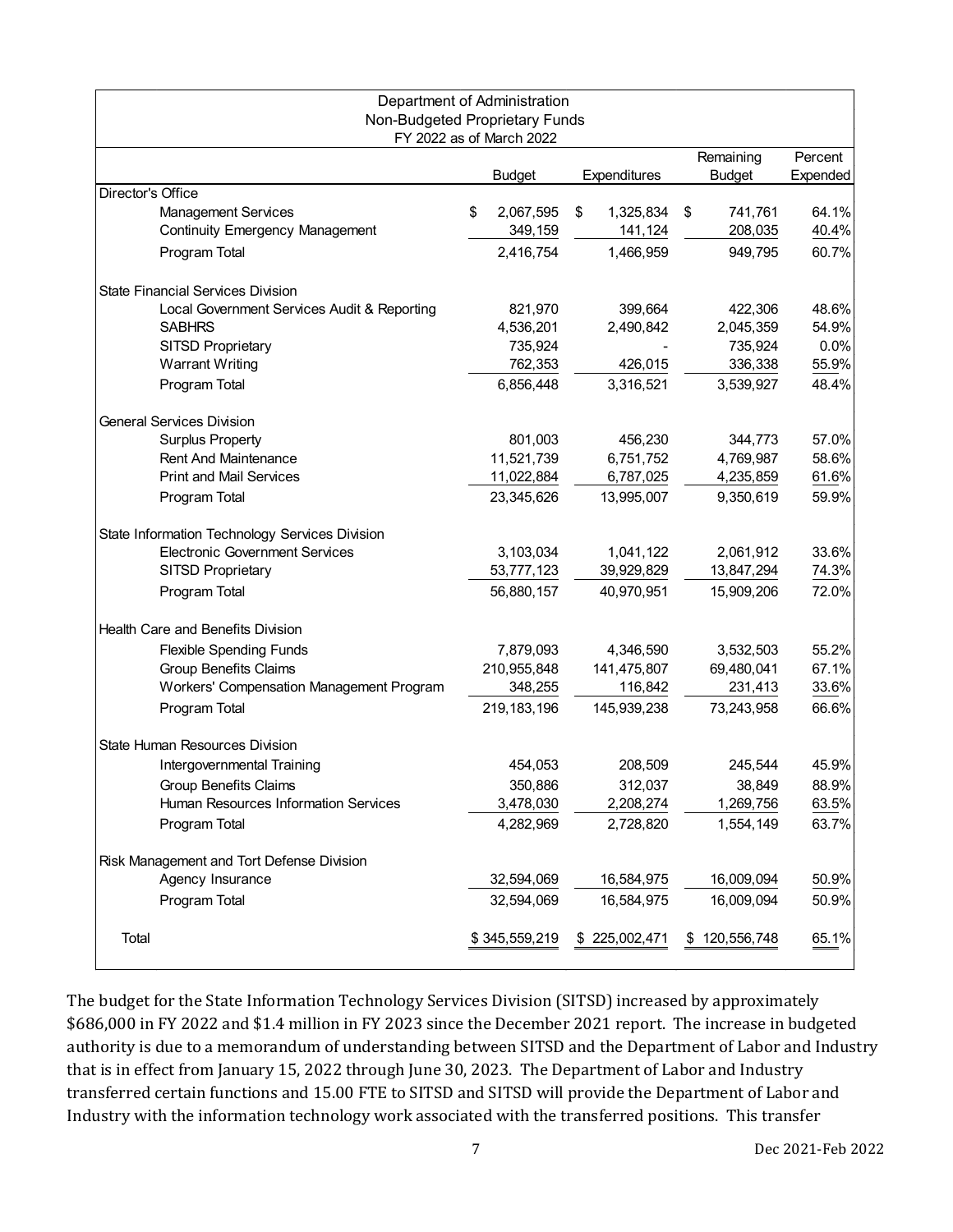centralizes information technology services in the areas of the service desk, desktop services, enterprise digital services, and security as well as expands the resources that are available to the Department of Labor and Industry. According to the Department of Administration, this move was a recommendation of an SITSD's review of the Department of Labor and Industry's information technology organization.

#### **Non-Budgeted Authority**

The expenditures from non-budgeted authority in the Department of Administration primarily is debt service related to general obligation bonds in the Long-Range Building Program.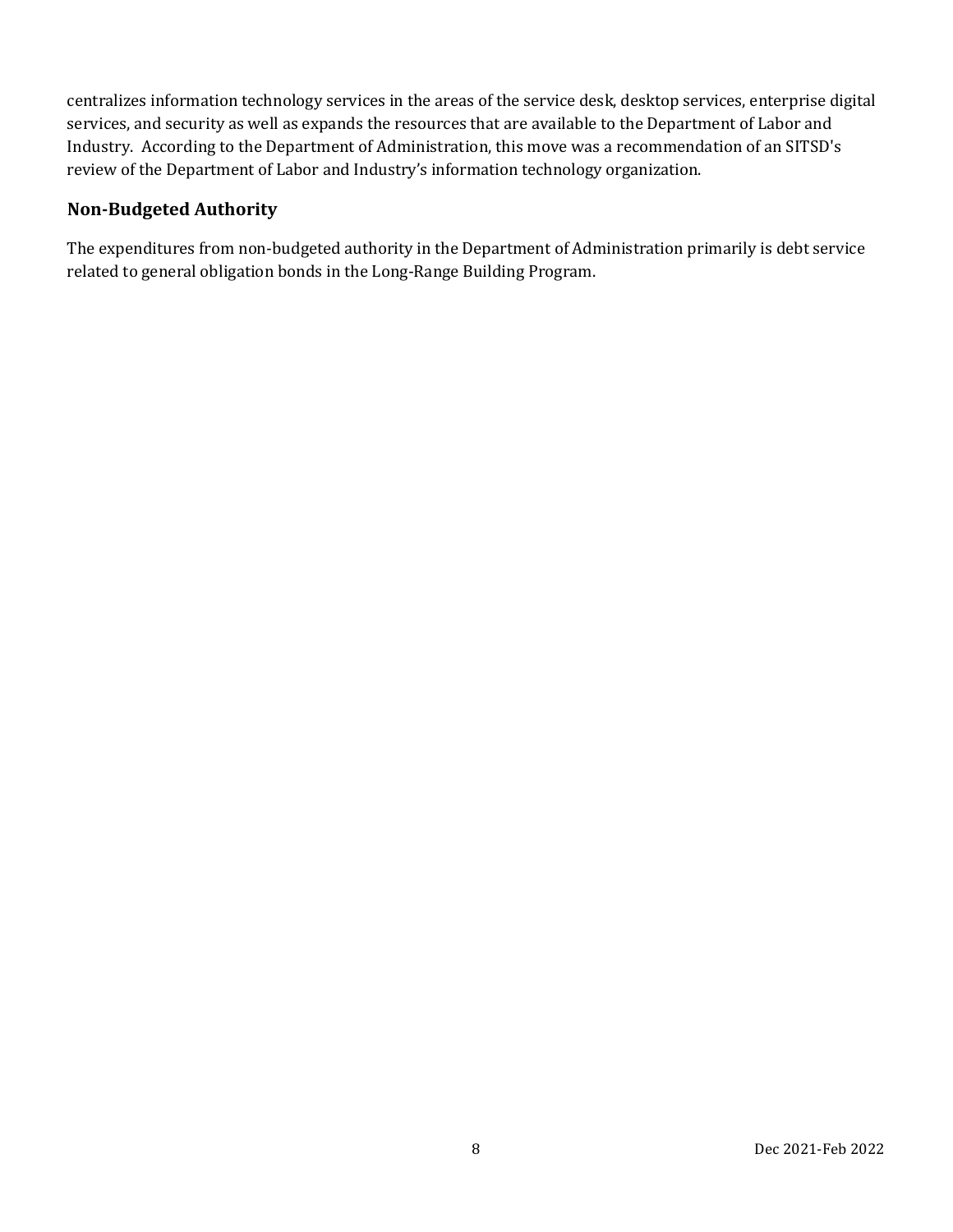## **HB 2 BUDGET MODIFICATIONS**

The following chart shows the HB 2 budget as passed by the legislature, including the pay plan, and the HB 2 modified budget from December 1, 2021 through February 28, 2022. Net modifications to the budget include operating plan changes from one expenditure account to another, program transfers, reorganizations, and agency transfers of authority. The positive modifications and negative modifications are shown by program, expenditure account, and fund type.

#### Legislative Budget Compared to Modified Budget - HB 2 Only

| Agency Name                         | December Modified March Modified<br>Budget | Budget     | Net Modifications |  |
|-------------------------------------|--------------------------------------------|------------|-------------------|--|
| $\Box$ Department of Administration | 27,709,156                                 | 27,709,156 | 0                 |  |
| ARCHITECTURE & ENGINEERING DIV      | 2,387,865                                  | 2,387,865  |                   |  |
| <b>DIRECTORS OFFICE</b>             | 9,227,443                                  | 8,897,394  | $-330.049$        |  |
| DIV OF BANKING & FINANCIAL INS      | 4.389.335                                  | 4,389,335  |                   |  |
| <b>MONTANA STATE LOTTERY</b>        | 6,161,030                                  | 6,161,030  |                   |  |
| MONTANA TAX APPEAL BOARD            | 667.642                                    | 667,642    | 0                 |  |
| STATE FINANCIAL SERVICES DIV        | 3,251,873                                  | 3,251,873  |                   |  |
| STATE HUMAN RESOURCES DIVISION      | 1,623,968                                  | 1.954.017  | 330.049           |  |
| STATE IT SERVICES DIVISION          | 0                                          | 0          |                   |  |
| Total                               | 27,709,156                                 | 27,709,156 | 0                 |  |

| Acct & LvI 1 DESC                            | December Modified March Modified<br>Budget | Budget     | Net Modifications |  |
|----------------------------------------------|--------------------------------------------|------------|-------------------|--|
| <b>E</b> 61000 Personal Services             | 12,406,084                                 | 12,406,084 |                   |  |
| □ 62000 Operating Expenses                   | 6,627,297                                  | 6,586,533  | $-40.764$         |  |
| <b>E</b> 63000 Equipment & Intangible Assets | 50,000                                     | 50,000     |                   |  |
| <b>E</b> 65000 Local Assistance              | 28,979                                     | 28,979     |                   |  |
| ⊞ 68000 Transfers-out                        | 8,589,879                                  | 8,589,879  |                   |  |
| ⊞ 69000 Debt Service                         | 6,917                                      | 47.681     | 40,764            |  |

| <b>Fund Type</b><br>$\blacktriangle$ | December<br>Modified Budget | March Modified<br><b>Budget</b> | Net Modifications |  |
|--------------------------------------|-----------------------------|---------------------------------|-------------------|--|
| ⊞ 01 General                         | 14,475,846                  | 14,475,846                      |                   |  |
| □ 02 State/Other Spec Rev            | 6,973,662                   | 6,973,662                       |                   |  |
| <b>E</b> 03 Fed/Other Spec Rev       | 18,535                      | 18,535                          |                   |  |
| $\boxplus$ 06 Enterprise             | 6,161,030                   | 6,161,030                       |                   |  |
| □ 06 Internal Service                | 80,083                      | 80,083                          |                   |  |

The Department of Administration had two HB 2 budget modifications between December 1, 2021 and February 28, 2022. These modifications include:

• The department transferred 3.00 FTE and the associated general fund of approximately \$273,000 in personal services and \$57,000 in operating expenses from the Director's Office to the State Human Resources Division. The Office of Labor Relations was originally located in the Director's Office and the chief labor negotiator was the deputy director of the Department of Administration. Executive Order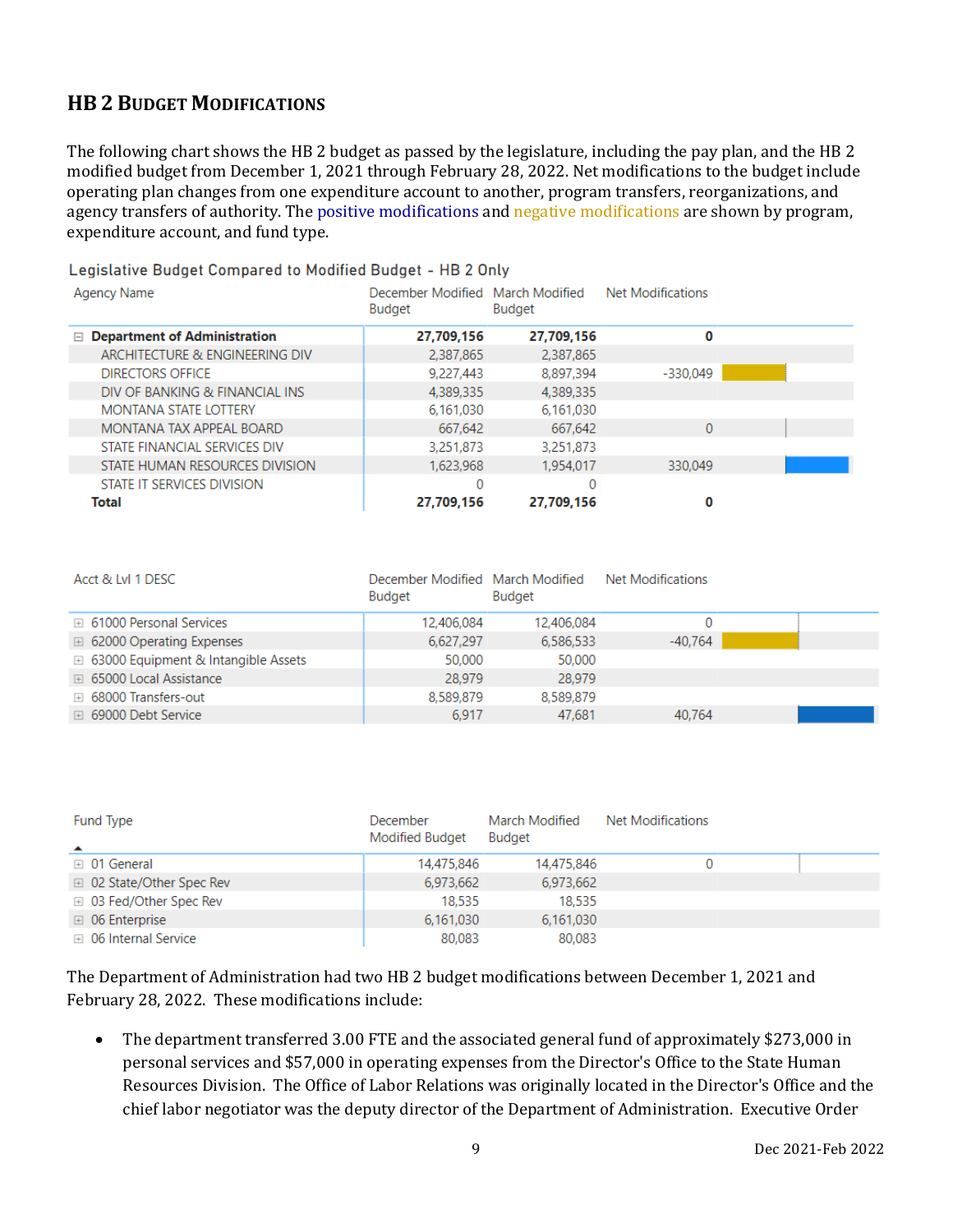15-2021 was issued in September 2021 and designated the administrator of the State Human Resources Division as the chief labor negotiator for the state. This resulted in the transfer of 3.00 FTE and associated general fund from the Office of Labor Relations to the State Human Resources Division

• The department transferred approximately \$41,000 from operating expenses to debt service to correctly record leases for copiers

## **HB 2 APPROPRIATION AUTHORITY**

The following chart shows the appropriated budget for the agency compared to expenditures as of February 28, 2022.



Expended Budget and Remaining Budget by Fund Type - HB 2 Only

The Department of Administration expended 71.3% of its \$27.7 million HB 2 modified budget through February. Overall, this is in line with the five-year Olympic average of 72.6% (the Olympic average is the average of the percent expended for the most recently completed seven years with the exclusion of the highest and lowest numbers during this time period). While the overall percentage expended for the Department of Administration is in line with the percent that would be anticipated at this point in the fiscal year, the percent expended is high in the Director's Office and low in the Montana State Lottery and State Human Resources Division.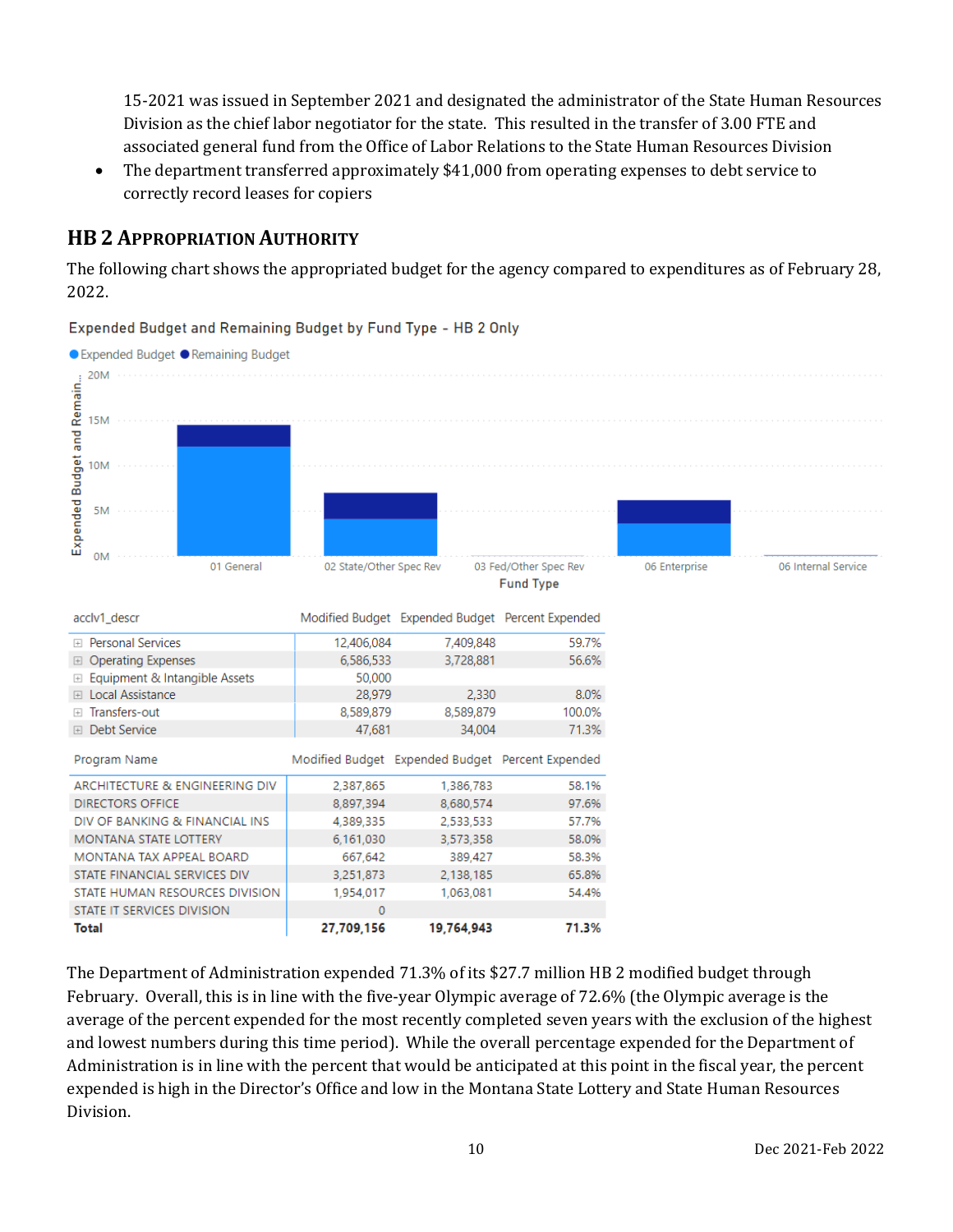The high percentage expended in the Director's Office is due to budgeted general fund transfers to the Long-Range Building Program's major repair project account. The approximately \$8.6 million transfer comprises the majority of the appropriation in the Director's Office. The entire amount was transferred at the beginning of the fiscal year, which increases the percentage expended.

The Montana State Lottery's HB 2 appropriations are approximately \$6.2 million and 58.0% through February. The lower percentage expended is primarily due to operating expenses. The Montana State Lottery has \$3.4 million appropriated for operating expenses and has expended 55.4%. Low operating expenditures are primarily due to scratch ticket expenses. Purchases of scratch tickets have slowed down slightly in this fiscal year when compared to FY 2021, which has slowed down the purchase/printing expenses related to tickets. The department anticipates that expenses will be similar to last fiscal year by the end of FY 2022.

The State Human Resources Division's approximately \$2.0 million appropriations are 54.4% expended through February. Personal services appropriations of \$1.5 million are 58.7% expended and operating expenses of approximately \$448,000 are 40.1% expended. Lower personal services expenditures are due to vacant positions. As of February 1, 2022, the division had 3.75 FTE vacant. Lower operating expenses are due to the timing of payments for technology contracts.

#### **Personal Services**

Appropriations for personal services in the Department of Administration total \$12.4 million and are 59.7% expended through February. The department has 139.67 HB 2 FTE and approximately 91.8% of these positions are filled as of February 1, 2022. The following chart shows the filled and vacant FTE within the agency as of February 1, 2022.



#### **Next Steps for Personal Services Reporting**

In upcoming Quarterly Financial Reports, the LFD will begin the process of a more comprehensive look at personal services. The LFD will compare two executive "snapshots" -- July 2020 and July 2022. The analysis will